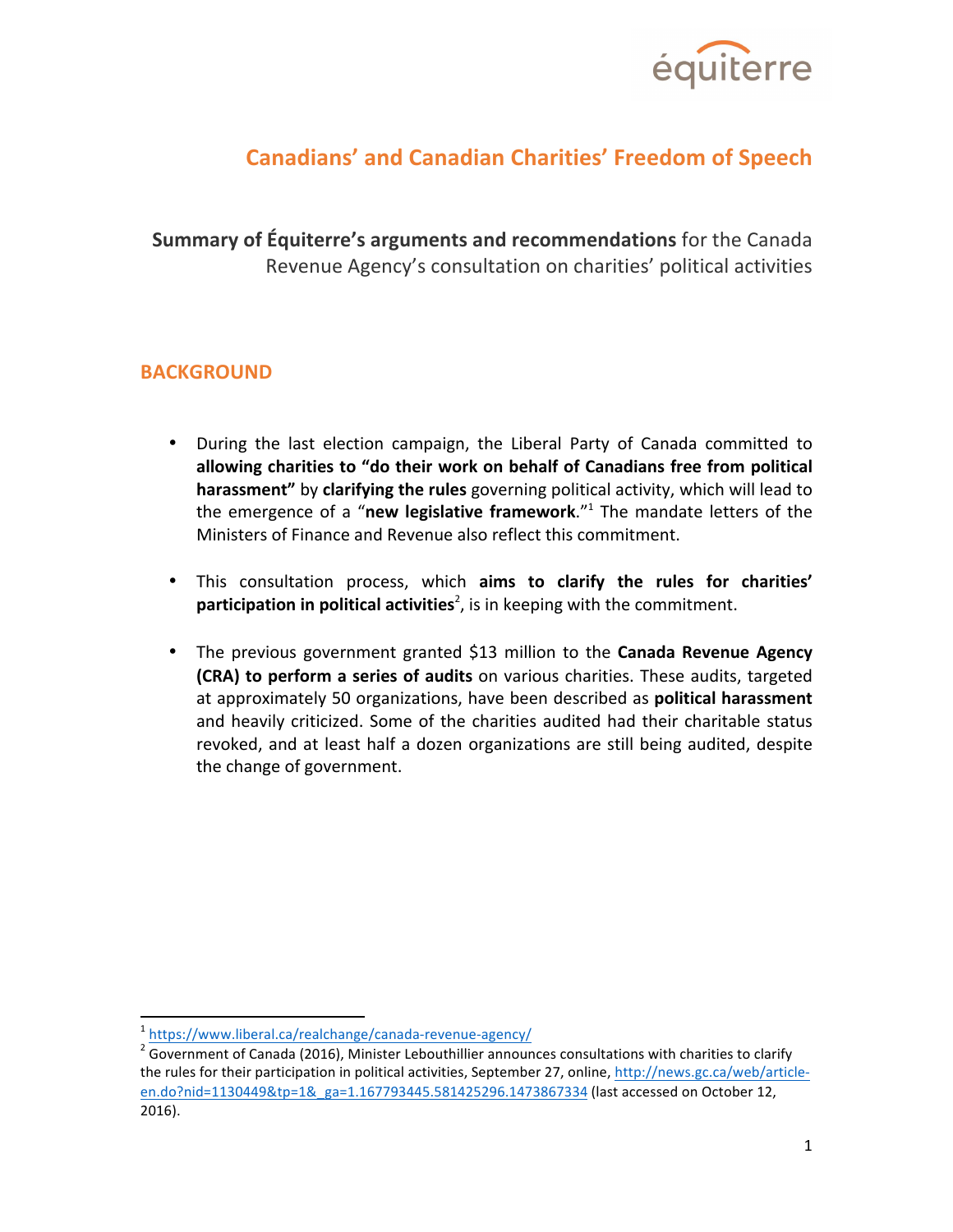

- Équiterre believes that this situation is due to **several vague provisions in the Income Tax Act (ITA) and the common law rules** applicable to charities, which give the CRA **broad interpretive powers.**
- The vagueness of the provisions has often discouraged charities from speaking publicly about issues affecting public policy.
- When under political pressure, **the CRA can misuse these interpretive powers**, creating an unfair imbalance vis-à-vis other very influential interest groups.
- Équiterre believes that **cosmetic changes to the guidelines** governing the political activities of charities to make them clearer and more precise will not be **to enough to prevent another breach of democracy.**

Instead, Équiterre recommends **the amendment of the ITA provisions** on charities and the establishment of a new legislative framework governing charities, as is proposed in the mandate letters of the ministers concerned. Pending the new legislative framework, Équiterre recommends the immediate suspension of the CRA's ability to revoke an organization's charitable status following an audit.

# **ARGUMENT**

 

Équiterre's position is based on **four main arguments**:

• The *Income Tax Act* provisions and common-law decisions governing charitable activities are obsolete and often vague, giving CRA officials broad interpretive powers when making decisions. Furthermore, their decisions sometimes have serious consequences: for example, revocation of charitable status may force an organization to shut down.

Subsections 149.1 (6.1) and (6.2) of the ITA state that a charity must "devote 'substantially all' of its resources to its charitable purpose, but can dedicate part of its resources to political activities," as long as those activities are ancillary to its charitable purpose and non-partisan. In the absence of clarification, the CRA decided to define 'substantially all' as 'more than 90%.' This means charities can dedicate less than 10% of their resources to 'political' activities.<sup>3</sup>

 $3$ Andrew Kitching (2006), Charitable Purpose, Advocacy and the Income Tax Act, Parliament of Canada, Law and Government Division, February 28, 2006, online,

http://www.lop.parl.gc.ca/content/lop/researchpublications/prb0590-f.htm (last accessed on November 1, 2016).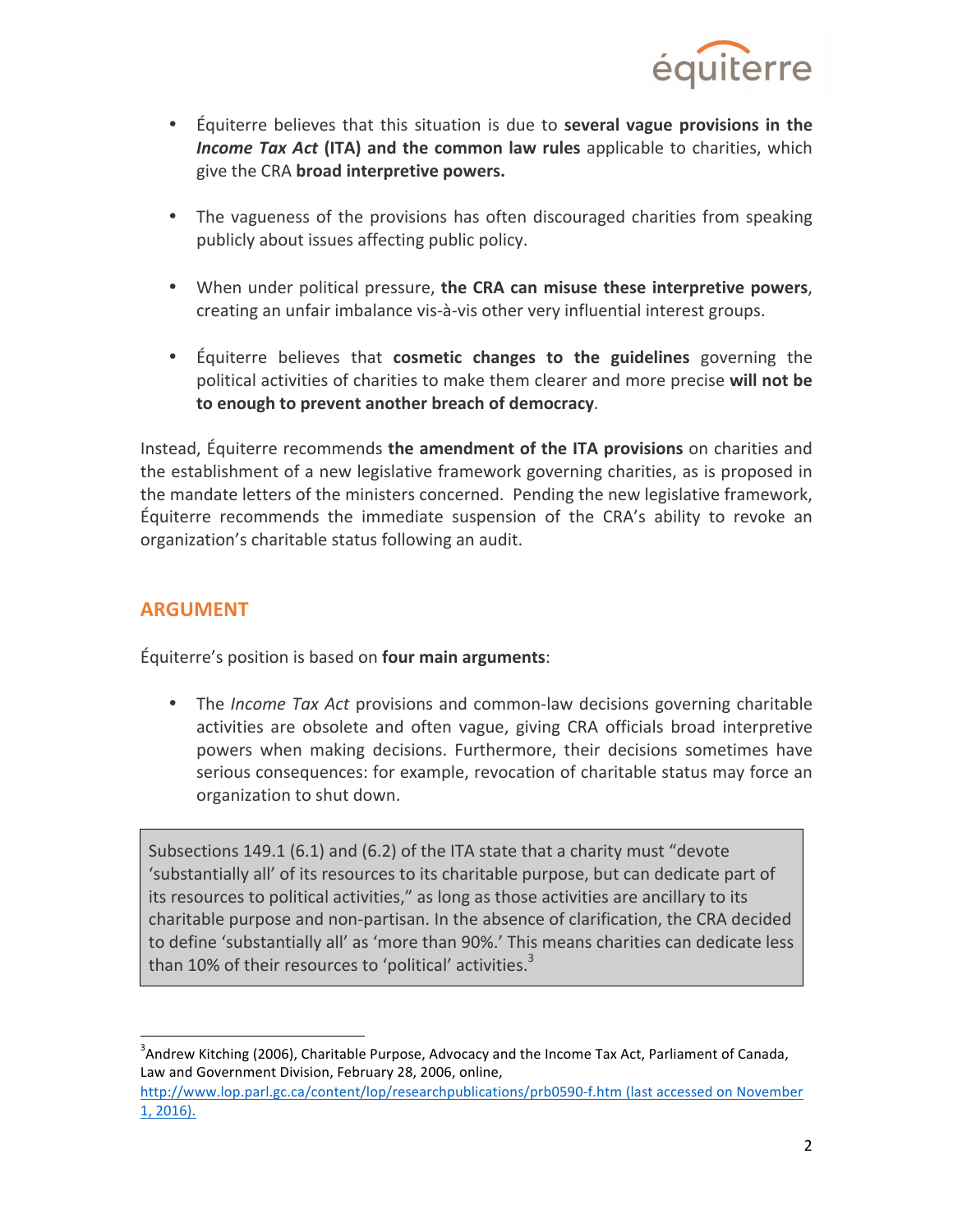

The definition of permitted political activities is also partly left to the interpretation of CRA officials. If this definition is interpreted in a restrictive way, an organization may be prevented from pursuing its charitable mission as recognized by the ITA.<sup>4</sup>

- The vagueness of the provision introduces an element of risk into political activity, as it raises several questions without clear answers. What exactly do we have the right to do? Are the actions we want to take charitable, political or partisan? Could we be accused of spending too much money on political activities? This risk inhibits many organizations from speaking out in public.
- Also, interpretive powers open the door to political harassment and restrictions on freedom of expression and association.

For example, according to a survey conducted by Imagine Canada, nearly half of the charities that reported negative effects from the previous government's CRA audits have decreased or plan to decrease their activities for fear they will be considered 'political,' in other words, have practised self-censorship.<sup>5</sup>

Finally, in its "Concluding observations on the sixth periodic report of Canada," the UN Human Rights Committee expressed concern about the ambit of section 149.1 of the ITA relating to charities supporting political and social causes.<sup>6</sup>

• The current system unduly restricts the manner in which charities pursue their activities compared to other entities supported by the government, such as corporations. This creates an imbalance between the interests of citizens and the interests of corporations.

For example, corporations, which benefit directly and indirectly from subsidies that cost the federal government much more than charity tax credits, are not subject to restrictions on the proportion of income they can devote to political activities or lobbying. Unlike charities, they are not restricted in the way they manage their business operations and profits.

 

 $\frac{\text{content/unloads}/2016/09/CWP-v.-AG-Farha-Affidavit.pdf}{\text{J}magine Canada}$  (last accessed on October 12, 2016). survey, October 4, 2016, online, http://www.imaginecanada.ca/who-we-are/whats-new/news/insights-

 $4$  Ontario Superior Court of Justice (2016), Canada Without Poverty and Attorney General of Canada, Affidavit of Leilani Farha, August 2016, online, http://www.cwp-csp.ca/wp-

day-day-public-policy-activities-charities (last accessed on October 12, 2016).<br>
<sup>6</sup> International Covenant on Civil and Political Rights (2015), Concluding observations on the sixth periodic report of Canada, August 13, 2015.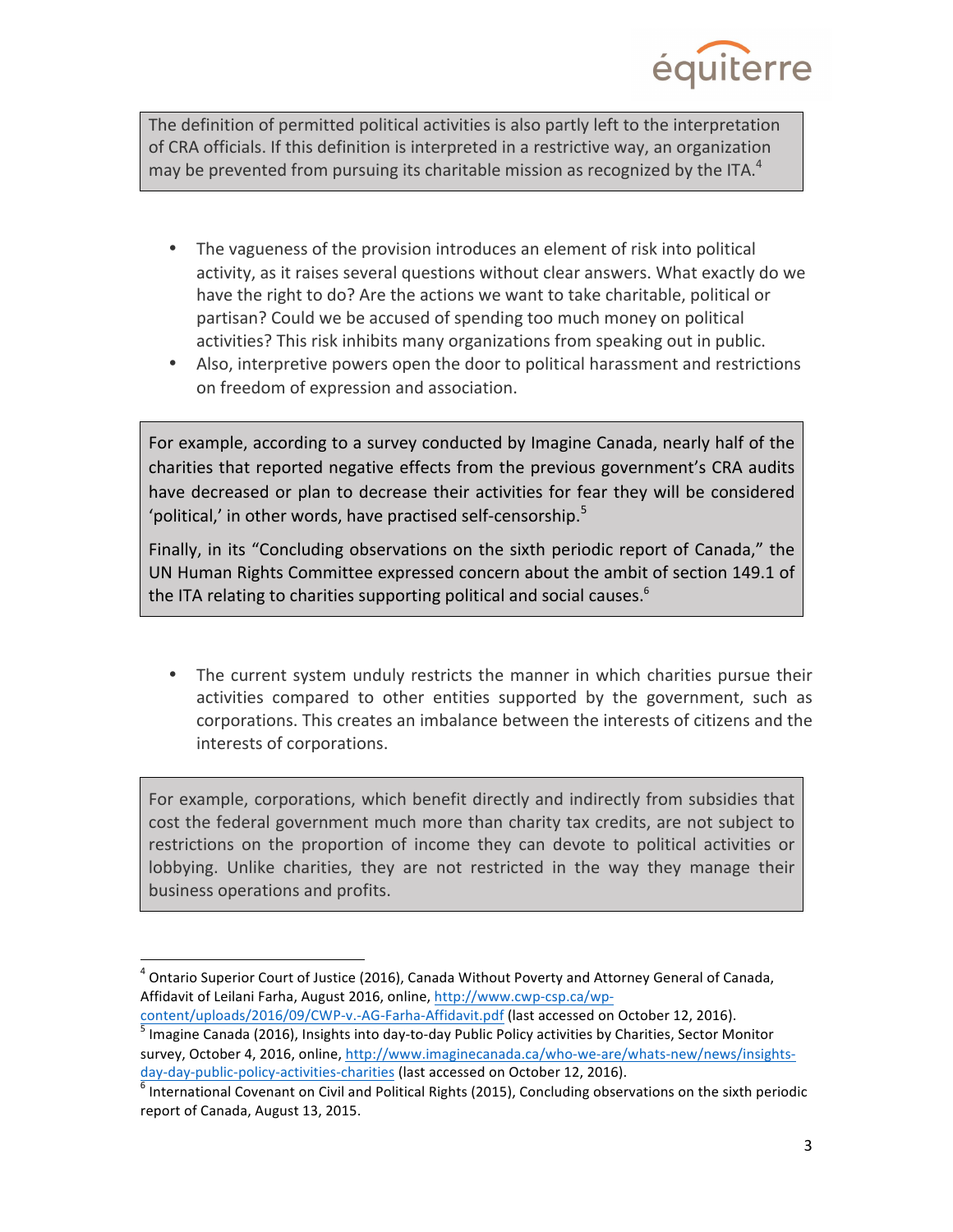

## **RECOMMENDATIONS**

In view of these four arguments, Équiterre recommends that the Government of Canada, in accordance with its statements on the importance of charities in a democracy and the UN Human Rights Committee recommendations:

#### **1)** Amend the ITA and create a new legislative framework that meets the following *<u>integrates</u>* **the following elements:**

i) Ensure full freedom of expression for charities. A charity should have the right, like any other corporation, to take a public stand on any matter it considers relevant to the pursuit of its charitable purpose, without restrictions on the manner in which it takes this stand or allocates its resources.

ii) With regard to partisan activities, charities must, like any other corporation, strictly adhere to the federal and provincial laws governing elections and the financing of candidates and political parties.

iii) If the government wishes to maintain an additional restriction regarding partisan activities, it should be the same restriction that is imposed on other corporate entities, and be limited to direct support, in the form of financial and human resources, to a candidate or political party during an election campaign. Furthermore, the consequence of not conforming to this rule should not be revocation of charitable status.

iv) "Charitable purpose" must be interpreted liberally so that modern societal concerns, such as environmental protection and poverty prevention, can be included.

v) The law must ensure consistency between charities' obligations and those imposed by governments when they award grants, loans or tax credits to other profit or nonprofit organizations. It must also explicitly state these rights and obligations to eliminate any potential abuse of power.

vi) Charities should have four obligations:

- a) Strict adherence to provincial and federal laws
- b) Sound fiscal management
- c) Commitment to accountability and transparency
- d) Pursuit of activities related to achieving charitable purpose

vii) The law must introduce a flexible mechanism to reflect changing values in Canadian society (e.g., by having courts fulfil this role or by proposing that the law be reviewed on a fixed date).